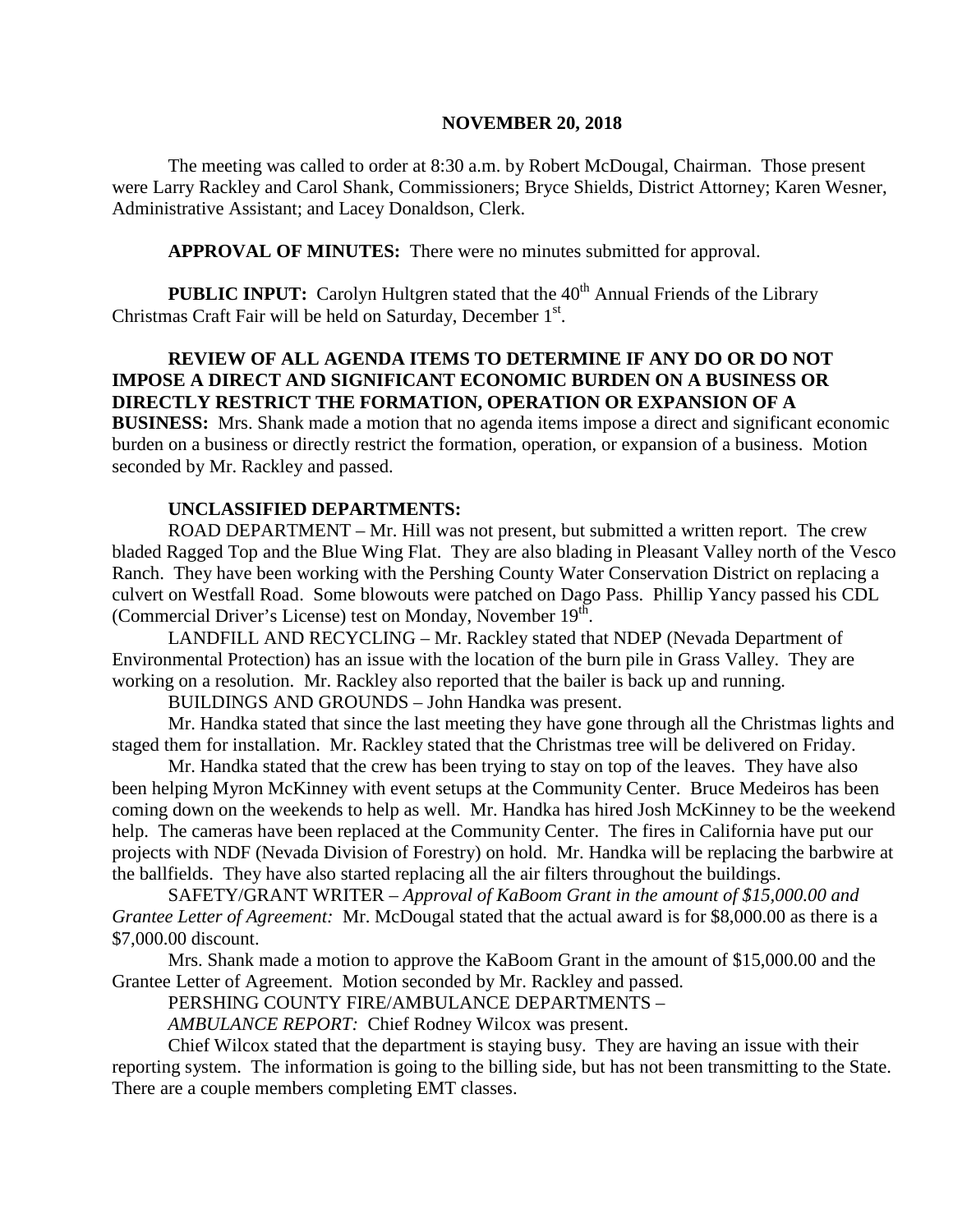*LOVELOCK FIRE DEPARTMENT:* Chief Wilcox reported that they had fire training on Saturday with 15 members participating. There was a train fire in Rye Patch that they responded to. The front drive engine overheated. There was also a fire on  $7<sup>th</sup>$  Street and the apartment building was destroyed.

Chief Wilcox stated that he met with Mr. Heidemann and Mr. Shields yesterday to discuss the fire inspections. It was decided to increase the Business License fee to cover the cost of the inspection.

**PUBLIC INPUT:** Steve Foster and Joshua McKinney from the Ag Extension Officer were present. Mr. McKinney is the new 4-H Coordinator. Mr. McKinney gave an update on the happenings in 4-H. Mr. Foster stated that he has harvested the soy bean test plots and is waiting on the results from the weighing. Mr. Foster also conducted a pesticide applicators training in Cedarville.

### **UNCLASSIFIED DEPARTMENTS, CONT.D:**

IT DEPARTMENT – Justin Abbott was present.

Mr. Abbott reported that the last few weeks his attention has been focused on the RFP (Request for Proposals) for the network upgrade and the upgrade project for the Sheriff's Office.

Mr. Abbott asked the Board if the  $11<sup>th</sup>$  Judicial Court offices should be included in the upgrade or calculated separately. Mrs. Shank stated that they need to have a meeting with Judge Shirley.

## **ELECTED DEPARTMENTS:**

LACEY DONALDSON, CLERK-TREASURER – Mrs. Donaldson reported that she completed all the required post-election reports and submitted them to the Secretary of State's office on Friday.

There is an opening in the office, but Mrs. Donaldson would like to wait until the first of the year to try to fill the position.

RENE CHILDS, RECORDER-AUDITOR – *Approval to purchase ScanPro 3000 machine in the amount of \$14,360.00 and a computer to be paid from Recorder Tech fees:* Mr. Abbott stated that the computer is \$990 and is necessary to run the scanner.

Mrs. Shank made a motion to approve the purchase of a ScanPro 3000 machine in the amount of \$14,360.00 and the necessary computer to run it in the amount of \$990.00 to be paid for with Recorder Tech fees. Motion seconded by Mr. Rackley and passed.

**UPDATE ON PROGRESS OF SITE LOCATION, DESIGN, FUNDING, AMENITIES AND CONSTRUCTION OF FUTURE LAW ENFORCEMENT CENTER:** Mr. Rackley stated that he had nothing new to report.

**PROCLAMATIONS AND AWARDS:** Mrs. Shank suggested a Proclamation honoring the three-time State Championship High School Football Team. An item will be on the next agenda.

**GRASS VALLEY ADVISORY BOARD:** There was no one present from the Grass Valley Advisory Board.

**IMLAY COMMUNITY ACTION GROUP:** REQUEST FUNDING FOR INTERNET AT THE COMMUNITY CENTER BUILDING – There was no information available.

**DERBY FIELD AIRPORT:** Mr. Rackley stated that there is an issue with the compaction tests and they are working on a resolution.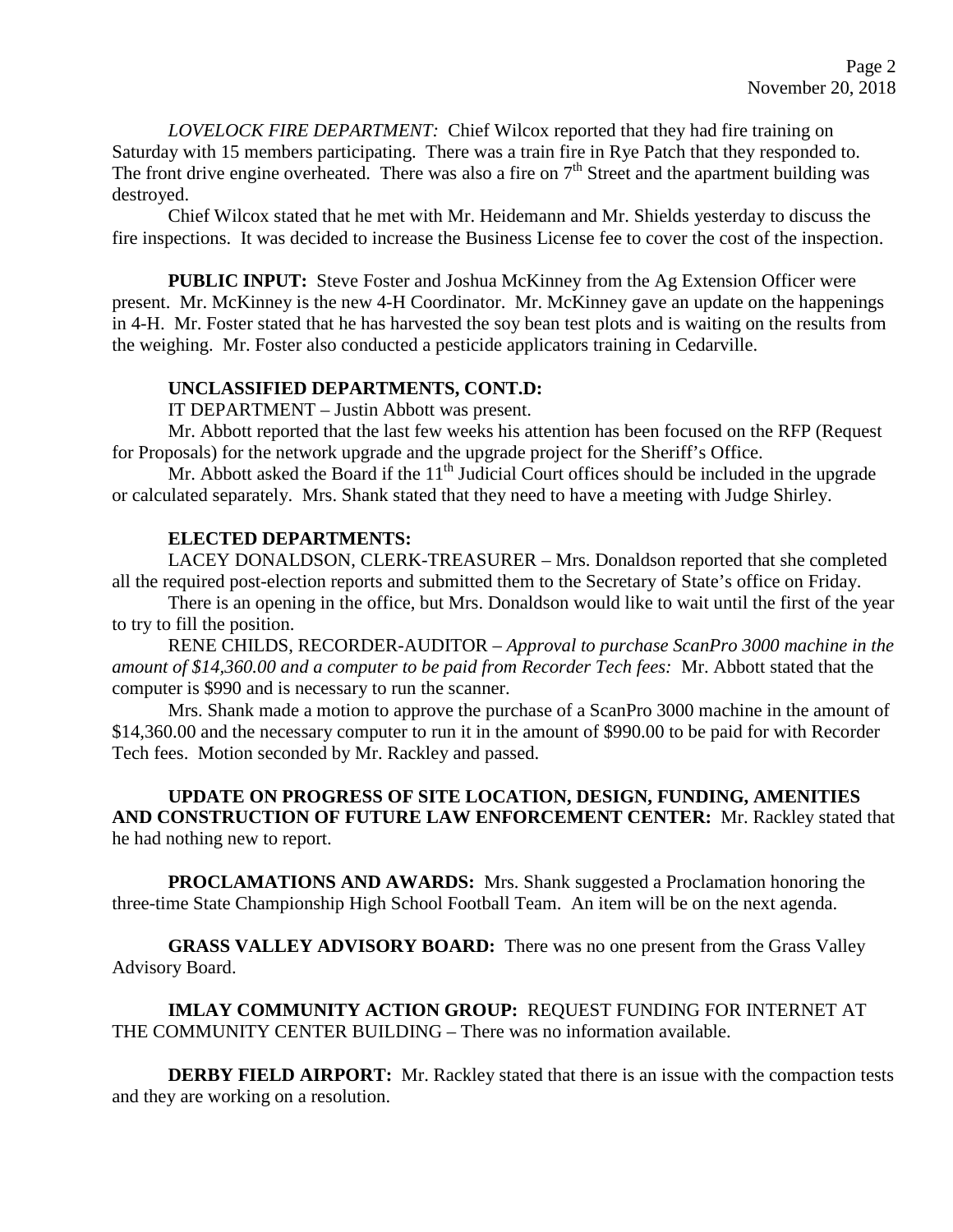**REPORT FROM LEGAL COUNSEL:** Mr. Shields spoke about the proposed Central Pershing County Advisory Board. In researching the current Imlay Town Board it was found that Imlay is an Unincorporated Town. The way that the proposed ordinance is drafted would essentially remove all the authority of the Town. Mr. Shields is going to try to restructure the ordinance to maintain some of that autonomy, but create a functioning board that will pull interested parties from the central portion of the county. Mrs. Donaldson stated that the Public Hearing will be on the December 19<sup>th</sup> agenda.

**REPORT FROM ADMINISTRATIVE ASSISTANT:** Mrs. Wesner did not have anything to report. She will be out of the office this afternoon through November  $29<sup>th</sup>$ .

## **UPDATE ON THE PERSHING COUNTY ECONOMIC DEVELOPMENT AND**

**CONSERVATION ACT:** Mr. McDougal drafted letters to Senator Heller and Senator Cortez-Masto asking them for their continued support in getting this Bill passed.

**ITEMS FOR FUTURE AGENDAS:** Mr. Rackley stated that further discussion is needed about the fire inspections and fire inspector, to include increasing the Business License fees. Mr. Rackley also mentioned NAS Fallon. The local public meeting will be on December 13<sup>th</sup>. Mr. Rackley stated that he hasn't heard any comments from NAS Fallon regarding the Board's previously stated concerns.

**CORRESPONDENCE:** There was no additional correspondence discussed.

**MATTERS OF THE BOARD FOR DISCUSSION, BOARD MEMBER REPORTS, BOARD LIAISON REPORTS:** Mr. Rackley stated that the motor was replaced in the bailer at the Recycling Center. The Contractor billed the City of Lovelock instead of the County, so he will rectify that. The TV Board meets next week. Next Wednesday Mr. Rackley will also be going to Toulon Peak to make an adjustment to Channel 2.

Mrs. Shank attended the Imlay Community meeting. They will be holding off on any further meetings until the Ordinance has been passed. They do have interest from those wishing to serve on the new board. The Centennial Committee met and has lots of ideas. Banners will be hung in January. Mrs. Shank also stated that she attended the NACO (Nevada Association of County Officials) Conference last week in Minden.

Mr. McDougal did not have anything additional to report. He did speak about a meeting he attended at NACO regarding protocol when testifying at the Legislature.

**VOUCHERS:** Mr. Rackley made a motion to approve the vouchers as submitted with the exception of a voucher for Vendor #276, Carol Shank. Motion seconded by Mrs. Shank and passed.

Mr. McDougal made a motion to approve the voucher for Vendor #276, Carol Shank. Motion seconded by Mr. Rackley and passed. Mrs. Shank abstained.

The meeting recessed at 9:51 a.m. and reconvened at 10:00 a.m.

# **COEUR ROCHESTER:** PRESENTATION ON DETAILS OF APPLICATION FOR A MAJOR MODIFICATION OF WATER POLLUTION CONTROL PERMIT (WPCP) NEV0050037 TO THE NEVADA DIVISION OF ENVIRONMENTAL PROTECTION BUREAU OF MINING